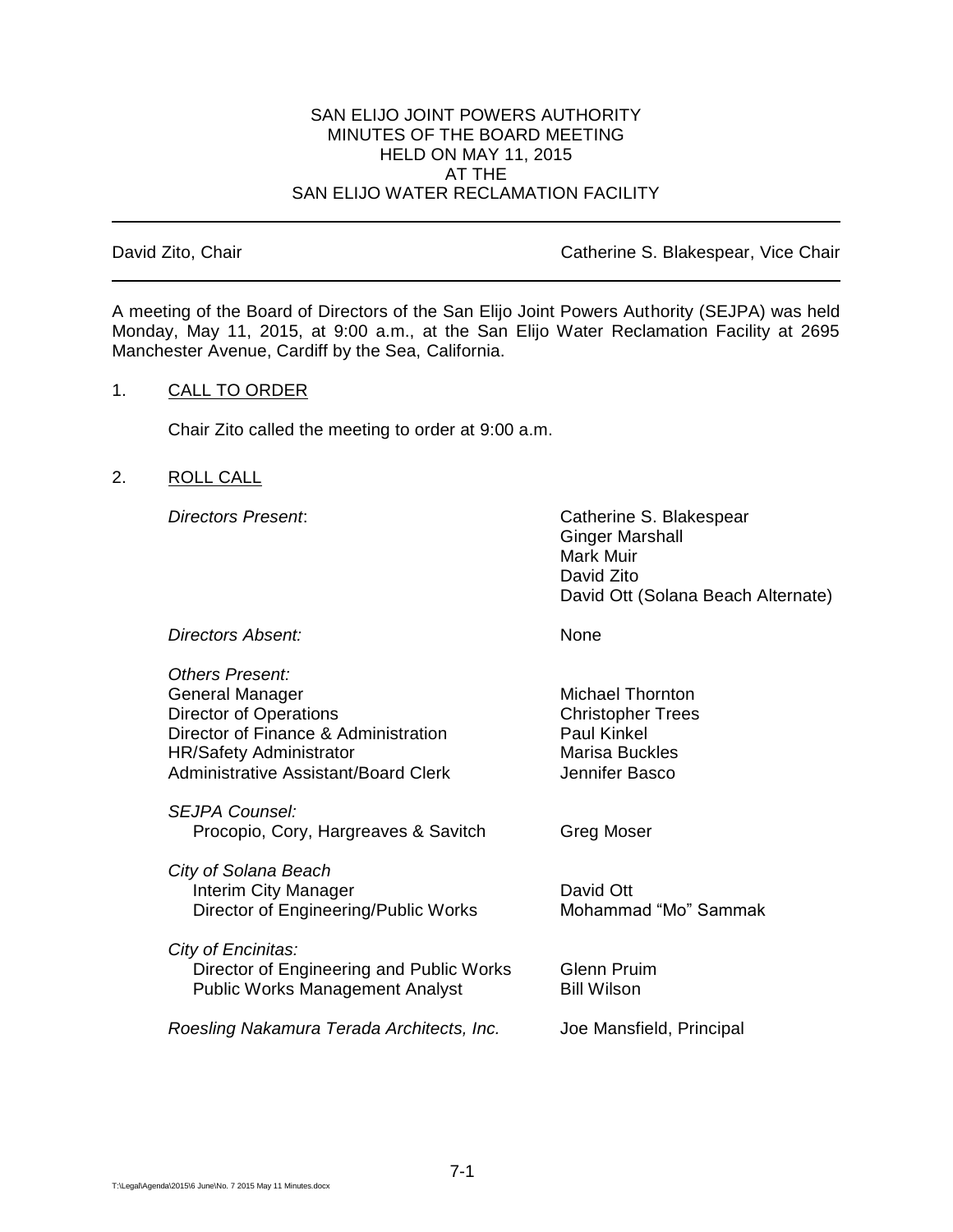# 3. PLEDGE OF ALLEGIANCE

Chair Zito led the Pledge of Allegiance.

#### 4. ORAL COMMUNICATIONS

None

## 5. PRESENTATION OF AWARDS

General Manager Thornton presented the California Water Environment Association – 2014 Plant of the Year Award (5-20 MGD) to the Board of Directors. Also, the North San Diego Water Reuse Coalition (NSDWRC), of which the SEJPA is a member, was recognized by WateReuse for Leadership and Generosity in support of the California Direct Potable Reuse Initiative.

# 6. CONSENT CALENDAR

Moved by Board Member Muir and seconded by Board Member Marshall to approve the Consent Calendar.

Motion carried with unanimous vote of approval.

Consent Calendar:

| Agenda Item No. 7  | Approval of Minutes for the April 13, 2015 meeting                              |
|--------------------|---------------------------------------------------------------------------------|
| Agenda Item No. 8  | Approval for Payment of Warrants and Monthly<br><b>Investment Report</b>        |
| Agenda Item No. 9  | San Elijo Water Reclamation Facility Treated Effluent<br>Flows – Monthly Report |
| Agenda Item No. 10 | San Elijo Joint Powers Authority Recycled Water Program<br>- Monthly Report     |
| Agenda Item No. 11 | San Elijo Joint Powers Authority Fiscal Year 2015-16                            |

Recommended Budget Update

# 12. ITEMS REMOVED FROM CONSENT CALENDAR

None

#### 13. BUILDING UPDGRADE PROJECT

General Manager Thornton gave a brief history on the Administration and Operations Buildings at the SEWRF. The 2015 Facility Plan identified significant building deficiencies including FLS (fire, life, safety), ADA accessibility, and seismic code issues. Mr. Thornton stated that the next step is to develop an Alternatives Analysis to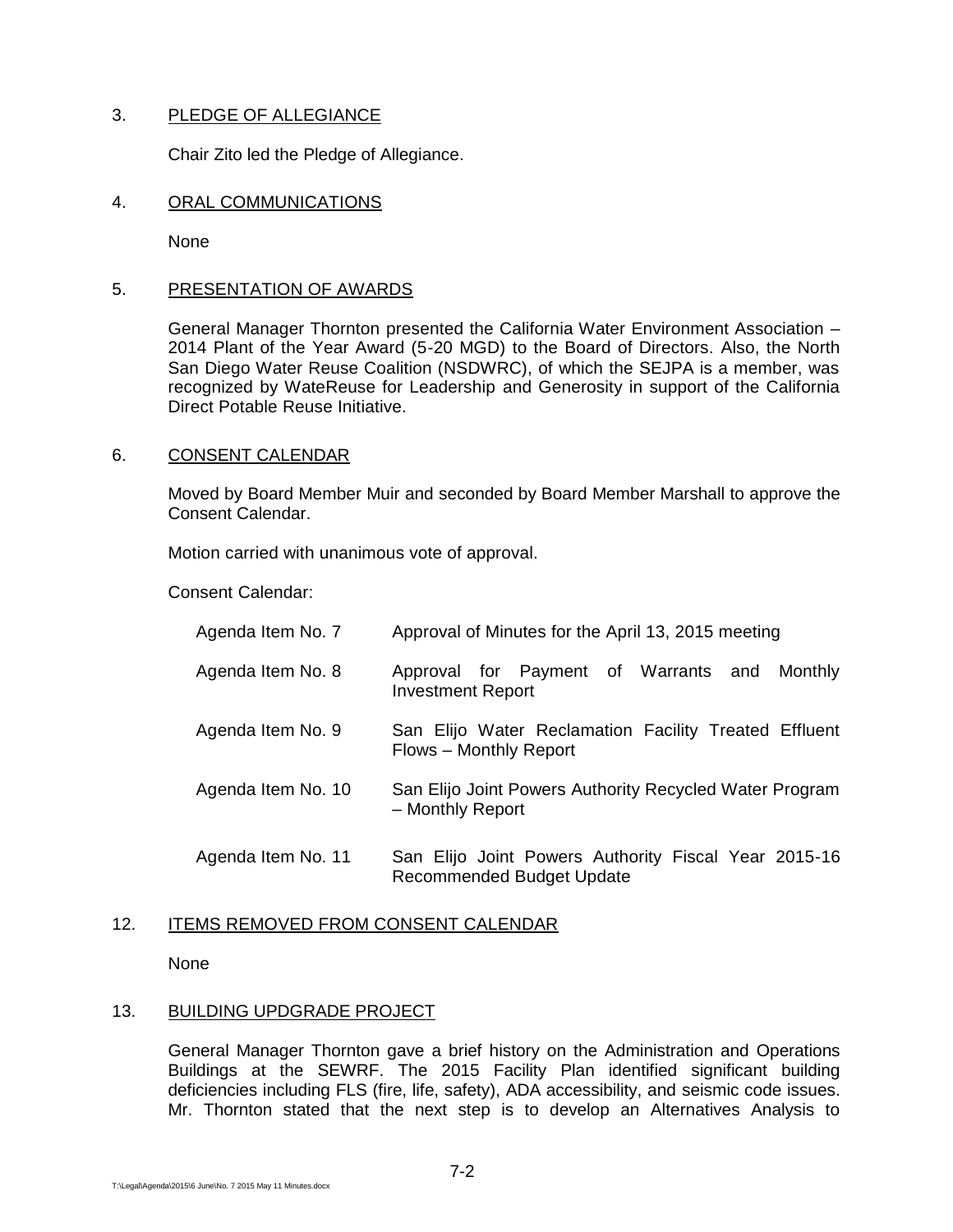determine the best course of action for the SEJPA. The General Manager stated that the analysis is expected to be completed within 90 days and results will be presented to the Board of Directors at a future meeting The Board of Directors requested that the analysis include evaluating the feasibility of co-locating the SEJPA's administrative function with the Encina Wastewater Authority, located in Carlsbad, CA.

No action required. This memorandum was submitted for information only.

# 14. CALPERS UNFUNDED ACTUARIAL LIABILITY UPDATE

Paul Kinkel, Director of Finance/Administration gave a brief background of California Public Employees' Retirement System (CalPERS). SEJPA participates in CalPERS' Miscellaneous Risk Pool for its defined benefit retirement plan, which is currently 74% funded. CalPERS has approved a plan to combine several risk pools and amortize the unfunded liability up to 30 years to help to avoid unnecessary increases. Mr. Kinkel stated that the SEJPA is tracking to complete this fiscal year under budget and that the positive budget variance may be in excess of \$100,000. Staff recommends applying any positive FY 2014-15 Budget variances to the unfunded liability.

Moved by Board Member Muir and seconded by Board Member Marshall to:

1. Authorize the General Manager to apply positive FY 2014-15 Budget variances to the CalPERS Unfunded Actuarial Liability.

Motion carried with unanimous vote of approval.

# 15. AWARD OF ENGINEERING CONTRACT FOR THE PRELIMINARY TREATMENT UPGRADE PROJECT – PRELIMINARY DESIGN REPORT

General Manager Thornton stated that the 2015 Facility Plan recommended improvements and equipment upgrades to the Preliminary Treatment Process to address system wear and aging equipment. The majority of the equipment and process tanks have more than 20 years of service, and are in need of replacement. The SEJPA requested and received design proposals from three engineering firms, with Dudek being the strongest candidate. The preliminary design report will be the basis of design for the Preliminary Treatment Upgrade Project. The proposed cost for preparing the preliminary design report is \$55,476, which will be funded by the Headworks/Grit Project Capital Funding.

Moved by Vice Chair Blakespear and seconded by Board Member Muir to:

1. Approve the Engineering Service Agreement with Dudek for an amount not to exceed \$55,476.

Motion carried with unanimous vote of approval.

# 16. GENERAL MANAGER'S REPORT

The General Manager updated the Board of Directors on the following items:

A public hearing to receive comments on the Programmatic Environmental